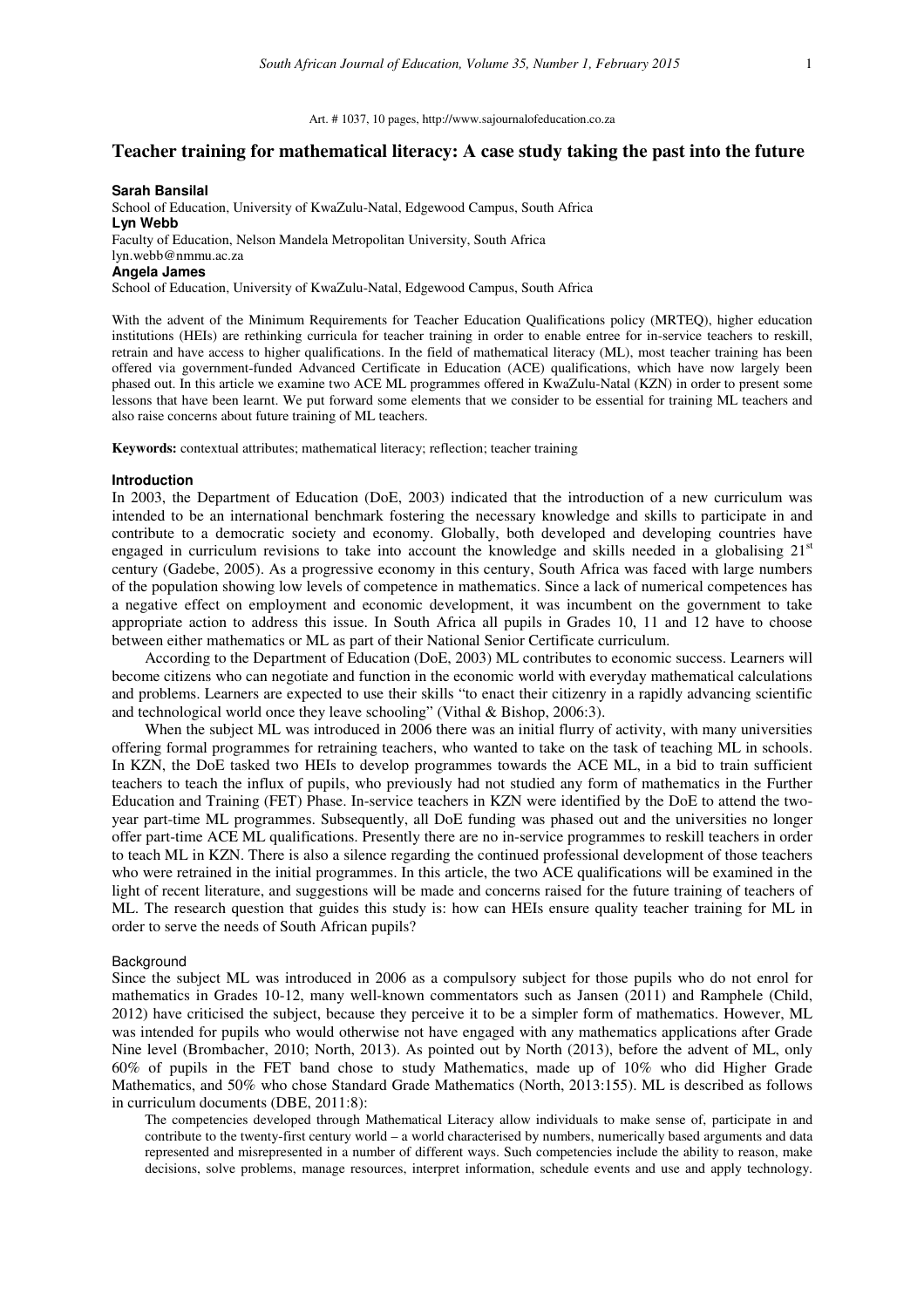These descriptions reveal that, "a life-preparation orientation, in which contextualisation in everydaylife situations is central, is a prevalent feature of the ML curriculum" (Venkat, 2010:55). A life-preparation perspective emphasises that ML seeks to produce pupils who will be participating citizens, contributing workers and self-managing people (DoE, 2003). Thus, a curriculum that attains these goals will develop pupils' skills at accessing, using, interpreting and critically assessing numerical information used in real-life contexts. There is an expectation that by engaging in life-related applications, pupils will not be intimidated when they encounter these contexts in their current or future lives, but will use it to make informed decisions.

The preceding discussion illustrates the need for teachers themselves to be clear about what they see the purpose of ML to be. In their study on teachers' views about the relationship between content and context in ML, Graven and Venkat (2007) identified a spectrum of four ML-teaching practices, which differ according to the nature of the link between content and context. These are: the context-driven agenda (to explore contexts that are relevant to pupils' current and future needs); and content and context driven agendas (to explore a context so as to deepen maths understanding and to learn maths (new or General Education and Training (GET) and to deepen understanding of that context); the mainly content-driven agenda (to learn mathematics and then to apply it to various contexts); and the content agenda (to give pupils a second chance to learn the basics of mathematics). Teachers' agendas are driven by their conceptions of the purpose of ML, and it is these conceptions that will ultimately affect the extent to which the curriculum will succeed. Teachers who believe ML to be 'mathematics for dummies' will clearly display the content agenda stream (Graven & Venkat, 2007). On the other hand, teachers who believe that ML can help pupils access and understand mathematically-based information, will draw upon activities involving numerical, graphical, statistical or spatial mathematical reasoning and arguments in their classrooms.

In order to understand how contexts are used in an ML classroom, we offer the framework discussed below (Bansilal, 2013; Bansilal & Debba, 2012).

# A framework to describe the use of contexts in mathematical literacy

We draw on the work of Duranti and Goodwin (1992:3) in the field of linguistics, to discuss contexts. They use the term 'focal event' to identify the phenomenon being contextualised:

> When the issue of context is raised it is typically argued that the focal event cannot be properly understood, interpreted appropriately, or described in a relevant fashion, unless one looks beyond the event itself to other phenomena.

The context is thus a frame for the event being examined and provides resources for its appropriate interpretation. It involves two entities: a focal event and a field of action within which the event is embedded. Duranti and Goodwin (1992:6-8) have identified attributes of contexts that need to be attained in order to participate in the contextual domain. Below we outline four attributes of contexts used in ML that need to be attained, using examples from previous ML contextualised tasks (see also Bansilal & Debba, 2012, for a more detailed account):

- 1. *Contextual language.* This refers to words or phrases, which hold a particular meaning within the context. Examples of the use of contextual language in ML tasks are provided below:
	- 'Base occupancy' in accommodation bookings refers to the number of people that can stay in the room/chalet without incurring additional fees.
	- '10 mg per kilogram of body weight, with up to four doses per day' is a phrase used in calculating the dosage of paracetamol that can be used (DBE, 2011:117).
- 2. *Contextual signifiers* refer to the signifiers used in the context to convey specific information, and which have a meaning that is bound by the parameters of the context. One example is given below:

The definition of the infant mortality rate appearing in the 2009 Grade 12 KZN ML trial examination paper (KZN DoE, 2009:9) was "the number of infant deaths during the first year of life per thousand live births". In the task, the statistics of infant mortality between 2004 and 2008 due to different illness was presented in a table form. In order to answer the questions, pupils needed to understand that, for example, the numeral 2 that was given for measles indicated that two children out of every 1,000 children that were born in 2004 (excluding still-born) died of measles within their first year. These numerals have a specific meaning that is bound to the context, and is different from the way it is used in a whole number discourse for mathematics.

3. *Contextual rules* are bound to the context and need to be interpreted within the context by the pupil, such as the description of the dosage of paracetamol and the definition of mortality rate appearing above. A further example of such a rule is given below.

The calculation of the body mass index of a person. In order to classify people as under- or overweight, we use the concept 'Body Mass Index (BMI)'. A person's BMI index is defined as a person's weight (in kilograms) divided by the square of the person's height (in metres).

i.e. 
$$
BMI = \frac{weight}{(height)^2}
$$

4. *Contextual graphs* are graphs used to present information about the context.

We consider these attributes as those tools that can be used with other contextual resources for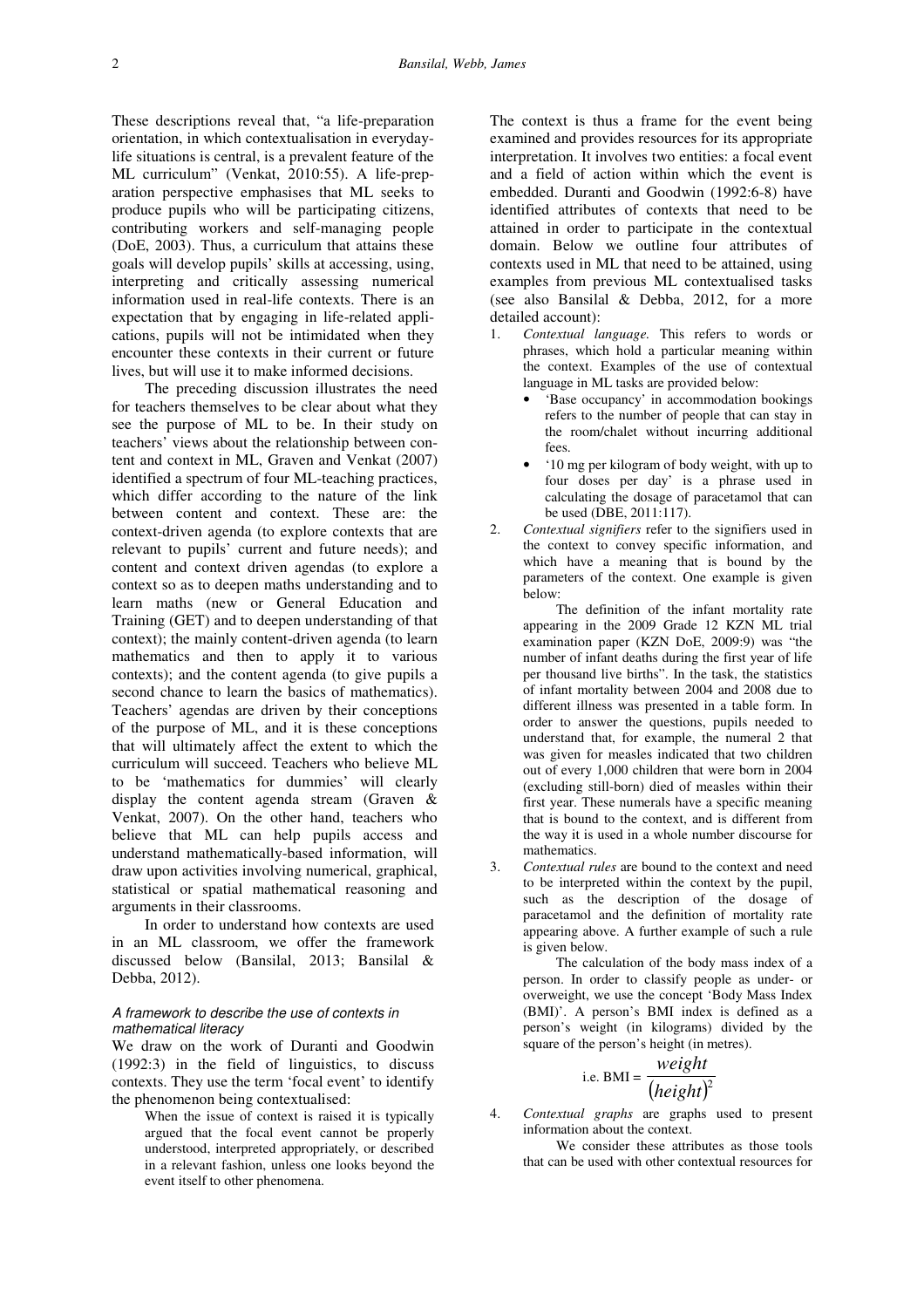understanding focal events located in contexts. Thus, in addition to engaging with the mathematics, ML pupils need to engage with these contextual resources. Hence, teachers of ML need more than just mathematical knowledge for teaching, and this argument is developed in the section that follows.

# Mathematical literacy knowledge for teachers

Ball, Thames and Phelps (2008:395) use the term "mathematical knowledge for teaching" (MKT) to refer to "the mathematical knowledge needed to carry out the work of teaching mathematics". Their perspective is that MKT comprises two domains, namely *subject matter for teaching* and *pedagogical content knowledge.* Subject matter for teaching has been further divided into two subdomains of *common content knowledge,* which is "mathematical knowledge and skill used in settings other than teaching" and *specialised content knowledge,* which is "mathematics knowledge and skill unique to teaching" (Ball et al., 2008:399-400). They provide examples of common content knowledge: this kind of knowledge is apparent when teachers are themselves familiar with and understand the work that they assign to their pupils. Specialised content knowledge is beyond the knowledge taught to pupils and includes "understanding different interpretations of the operations in ways which students need not explicitly distinguish" (Ball et al., 2008:400). Depaepe, Verschaffel and Kelchtermans (2013) offer a comparison between the constructs described by Ball et al. (2008) and Shulman (1986).

According to Depaepe et al. (2013:13), MKT differs from Shulman's notion of pedagogical content knowledge (PCK). Shulman's concept of PCK was theoretical, whereas Ball et al. (2008) attempted to "refine and empirically validate PCK". Also, PCK and content knowledge are separated into two categories in Shulman's model whereas in the Ball et al. (2008) model, both PCK and content knowledge are integrated in the mathematics knowledge that teachers need to know for teaching. Intrinsic in the sense of MKT refers to the necessity of reflection.

Reviews of studies based on mathematics knowledge for teaching and our own conceptual analysis of ML topics, have convinced us of the role of three components: content knowledge, pedagogic content knowledge, and reflective practice), in ML teacher professional development programmes. These are elaborated below.

# ML content knowledge

There are two aspects to ML content knowledge. Firstly, ML content knowledge involves knowledge of the "basic skills topics" mentioned in the curriculum documents (DBE, 2011:13) that is used to model relationships appearing in ML contexts. Secondly, ML content knowledge also includes knowledge of the "application topics" provided in the curriculum document for ML (DBE, 2011:13). The application contexts are set within the topics of finance, measurement, maps and plans, data handling and probability.

Thus, ML teachers are required to teach the mathematics embedded in basic skills topics. The framework of Ball et al. (2008) provides a detailed description of the kinds of knowledge that mathematics teachers need. However, in addition, their knowledge of the contexts would include understanding of the contextual language, contextual signifiers, contextual graphs and contextual rules, in various settings. Furthermore, they need to be able to recognise arguments and reasoning used by people who are normally participants in the contextual domain. For example, discussions about tax tables would be set around the current regulations and rules pertaining to the law, or discussions about rules used to calculate scores in the case of rain during a cricket match, might also be informed by the ways in which the contextual attributes operate in reality.

## ML pedagogic content knowledge

We describe this as the knowledge needed by the teacher to successfully mediate the teaching of the ML content. In discussing his seminal notion of PCK, Shulman (1986:9-10**)** explains as follows:

[...] for the most regularly taught topics in one's subject area, the most useful forms of representation of those ideas, the most powerful analogies, illustrations, examples, explanations, and demonstrations – in a word, the ways of representing and formulating the subject that make it comprehensible to others [*…*]. Pedagogical content knowledge also includes an understanding of what makes the learning of specific topics easy or difficult: the conceptions and preconceptions that students of different ages and backgrounds bring with them to the learning of those most frequently taught topics and lessons [*…*] teachers need knowledge of the strategies most likely to be fruitful in reorganizing [sic] the understanding of pupils [in order to deal with misconceptions].

The implication of Shulman's (1986) views on ML teaching is that the ML teacher also needs to know about the teaching of the mathematics entailed in the "basic skills topics" (DBE, 2011:13). Since the term 'basic skills topics' refers to mathematical skills that pupils have developed prior to their studies in ML, the implication is that ML teachers need to have a foundation of PCK for Senior Phase mathematics. Since many pupils who opt for ML have done poorly in mathematics at Grade Nine level, ML pupils are likely to have many misconceptions about the mathematics in the basic skills topics, which would hinder them from working with certain ML tasks. Hence an ML teacher ought to be able to teach mathematics at Senior Phase level as well, so that continuity can be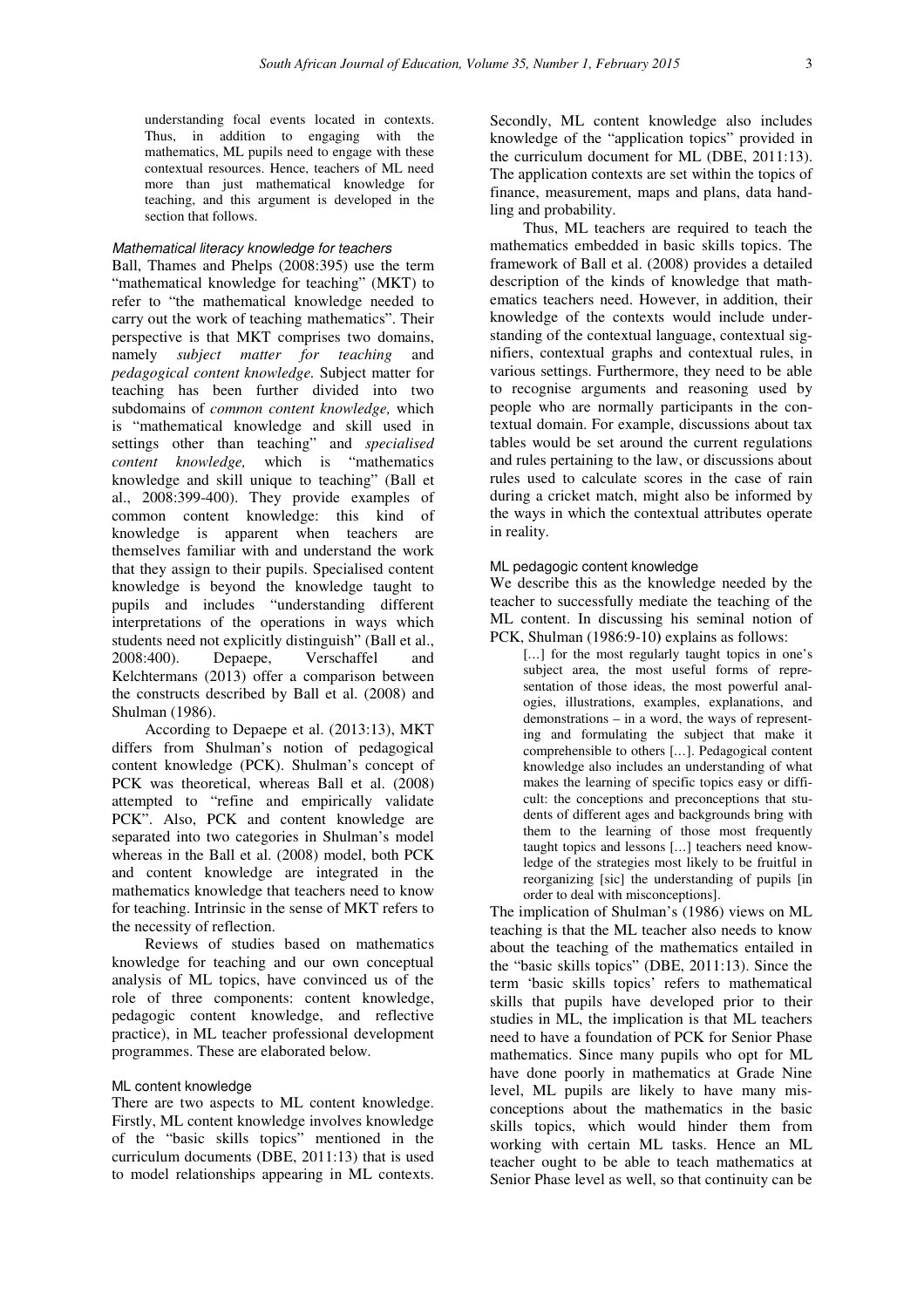established, and teachers will be able to guide pupils through the transition between phases.

The contextual attributes framework describeed earlier helps us understand some of the challenges of mediating the ML contextualised tasks with pupils. In view of Shulman's (1986) description, it is clearly incumbent on the teacher to be able to mediate the contextual signifiers, rules, language, and graphs with their pupils. Teachers need to be able to recognise similarities between certain contextual rules, and to be able to recognise which ones are more difficult than others, and why.

Contextual rules are often presented verbally, and these need to be translated into a numerical procedure, such as the rule to calculate the appropriate dosage of paracetamol, for example, is '10 mg per kg of body weight', given a weight of 39 kg, requires one to work out  $10 \times 39 = 390$  mg. A further contextual rule appearing in the same task is that in syrup form paracetamol contains "120 mg per medicine measure (medicine spoon) (5 ml)", which has to then be translated into another procedure of dividing the total number of mg by 120 mg (390  $\div$  120) to give one the number of 5 ml doses that is needed (DBE, 2011:117). At this stage a pupil would need to make a decision about whether to round up or round down the quotient obtained.

In such tasks, teachers need to decide how they could help pupils decode the verbal contextual rules into mathematical operations. In the case of the contextual rules, which differ for each context, an ML teacher must decide whether pupils need further practice in carrying out a specific contextual rule using different numbers in order to understand which quantities are required for substitution into the procedure, or whether a pupil is able to cope with decoding the rule and carrying it out without any intervention by the teacher. Other decisions that a teacher could make could be about grouping tasks with similar rules together, so that similarities in the rules and language can be utilised to provide consolidation of these rules.

Another demand on ML teachers is that of designing appropriate and relevant tasks. Teachers know the context of the lives of their pupils and are best placed to design tasks that can help to fulfil the mandate of ML. In seeking to help pupils become "astute consumers of the mathematics reflected in the media" and other places (DBE, 2011:8), the teacher can decide on contexts that are relevant and appropriate to his/her pupils' situations. However designing tasks for ML requires much skill, ensuring that crucial information is presented clearly; in presenting necessary contextual rules in the simplest form; in providing meaning for the contextual language that is used; and in ensuring that any special meaning associated with contextual signifiers is clearly communicated.

## Reflective practice of teachers

We also recommend that a crucial component of professional development programmes should be reflections in and on practice by the teachers. Thompson and Thompson (1994) point out that the relationship between a teacher's and a pupil's ways of knowing is a reflexive one. As pupils develop their understanding, their interactions with the teacher influence the way in which the teacher understands a concept. Steinbring (1998) provides insight into these mechanisms that facilitate learning of both pupils and teachers during a mathematics lesson. A modification of Zaslavsky's (2009) depiction of Steinbring's model is reproduced in Figure 1.



**Figure 1** Steinbring's model of teaching and learning as modified from Zaslavsky (2009:100)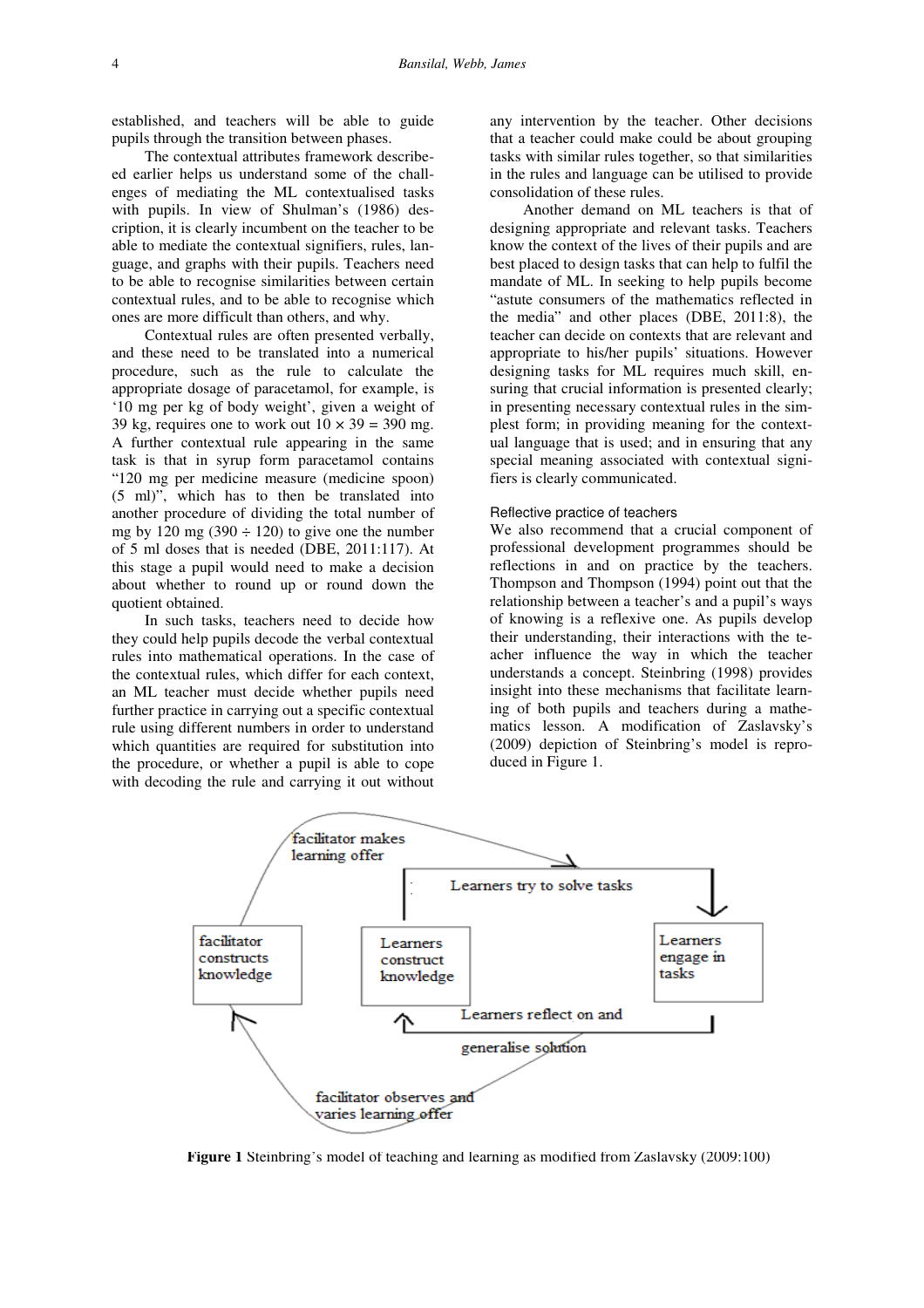Figure 1 illustrates that the teacher's (facilitator's) learning is "an outcome of their observations of pupils' engagements in tasks" and their reflections on pupils' work (Zaslavsky, 2009:107). While pupils learn by engaging in a task, interpreting and making sense of their solutions, and reflecting on and generalising them, the teacher learns from observing the process pupils encounter, varying the learning offers, and reflecting upon the entire process. There are two loops of learning that are represented in this adapted model, one showing the learning by reflection of the pupils, and a second showing the learning of the teacher by reflection and observation of the process encountered by the pupils.

Hence, reflection can be seen as central to teachers' construction of knowledge. Thompson and Thompson (1996) suggest that teachers can come to understand a mathematical idea, in a way that enables them to teach it conceptually through sustained and reflective work with pupils and with the key ideas. As teachers reflect on the key ideas, their knowledge of the content is deepened. As they reflect on how the pupils interacted with the tasks, their PCK is strengthened over time.

As teachers develop habits of reflection, they learn to be critical of their own assumptions and knowledge. For Brookfield (1995), critical reflection involves 'hunting' the assumptions that underpin our teaching practices. This process involves questioning the assumptions and practices that seem to make our teaching lives easier, but actually work against our own best long-term interests. Paradigmatic assumptions are the hardest of all assumptions to uncover, because, as Brookfield (1995:2) explains,

[t]hey are the basic structuring axioms we use to order the world into fundamental categories and we seldom recognise them as assumptions, even after they have been pointed out to us. Instead, 'we insist that they're objectively valid renderings of reality, the facts as we know them to be true'.

Professional development programmes need to provide opportunities for teachers to engage in critical reflection about the ML they teach, about its purpose, how they teach it, and why they teach it in the way they do. We now briefly consider two ACE programmes that were offered in KZN Province, as an example of programmes run in the past. Data and findings from existing studies are highlighted to identify issues of future concern.

# The past

This section reports on lessons learnt from two ML professional development programmes run by two universities in KZN Province, using data that emerged from related studies about these ACEs. We also refer to data from interviews that were analysed in two Master's dissertations by Brijlal (2014) and Thembela (2013). Interviews with Teachers 1 to 7 appear in Brijlal's study (2014), while interviews with ML teachers 8 to 10 appear in Thembela's study (2013). We use the shorthand T8, for example, to represent Teacher 8.

The two ACEs that were delivered in KZN were structured differently. Both qualifications consisted of 120 credits at NQF level 6. The cascade model was utilised in both universities, where university lecturers trained tutors who in turn went out into the field to train teachers either on Saturdays or in block sessions during holidays. As the teachers had been identified by the DoE, most of them were teachers of subjects that were in the process of being discontinued. The teachers' mathematics skills were, on the whole, not strong. Some teachers felt that a stronger background in mathematics content would have facilitated their understanding of ML. In Thembela's (2013) study, one teacher described her experience of realising the importance of a concept in Shape and Space:

*I asked him 'what is a prism' and I don't know if he was shocked by me asking* […] *I didn't understand it, I didn't do maths at school* […]*. It made me study more of Shape and space* [because] *it was the one subject that was difficult for me. I didn't know these volumes –* [in] *what* [way] *and how am I going to explain to the kids what* […] *those things* [are] *so concerning the tiling, which relates to the real life,* [or] *the volume of* [*…*] *for instance a can of coke, how much liquid must be in there* [*…*] *that was the new thing I learnt, it helped me a lot* (T9: Thembela, 2013).

The teacher explained that the tutor was shocked that she did not know what a prism was, but this experience motivated her to work harder at the section so that she could handle the real life applications of the concept.

Another teacher from Brijlal's (2014) study found the opportunities for integration of mathematics across knowledge strands exciting.

*In terms of content knowledge it added to my content in terms of the maths itself. With that content, I was able to use that to empower my learners in the classroom* [*…*]*. In terms of history, in terms of space and shape, whereby I took the Taj Mahal* [*…*] *I was shocked to find the building inside is only 56 metre square, I was able to work out whether the length is short* [and] *using* [what I learnt in] *the programme, I was able to work out the formula* (T2: Brijlal, 2014).

The first university offered three 30-credit content courses. The fourth module was designed as an ML pedagogical content module that enabled teachers to experience the curriculum imperative of combining content and context in order to develop mathematical competencies and to develop reflective skills. All teachers were required to have at least three years' prior teaching experience, where the emphasis was on reskilling teachers in a new subject area. The emphasis on content in the first ACE showed a leaning towards the imperative of skilling teachers in the content required for a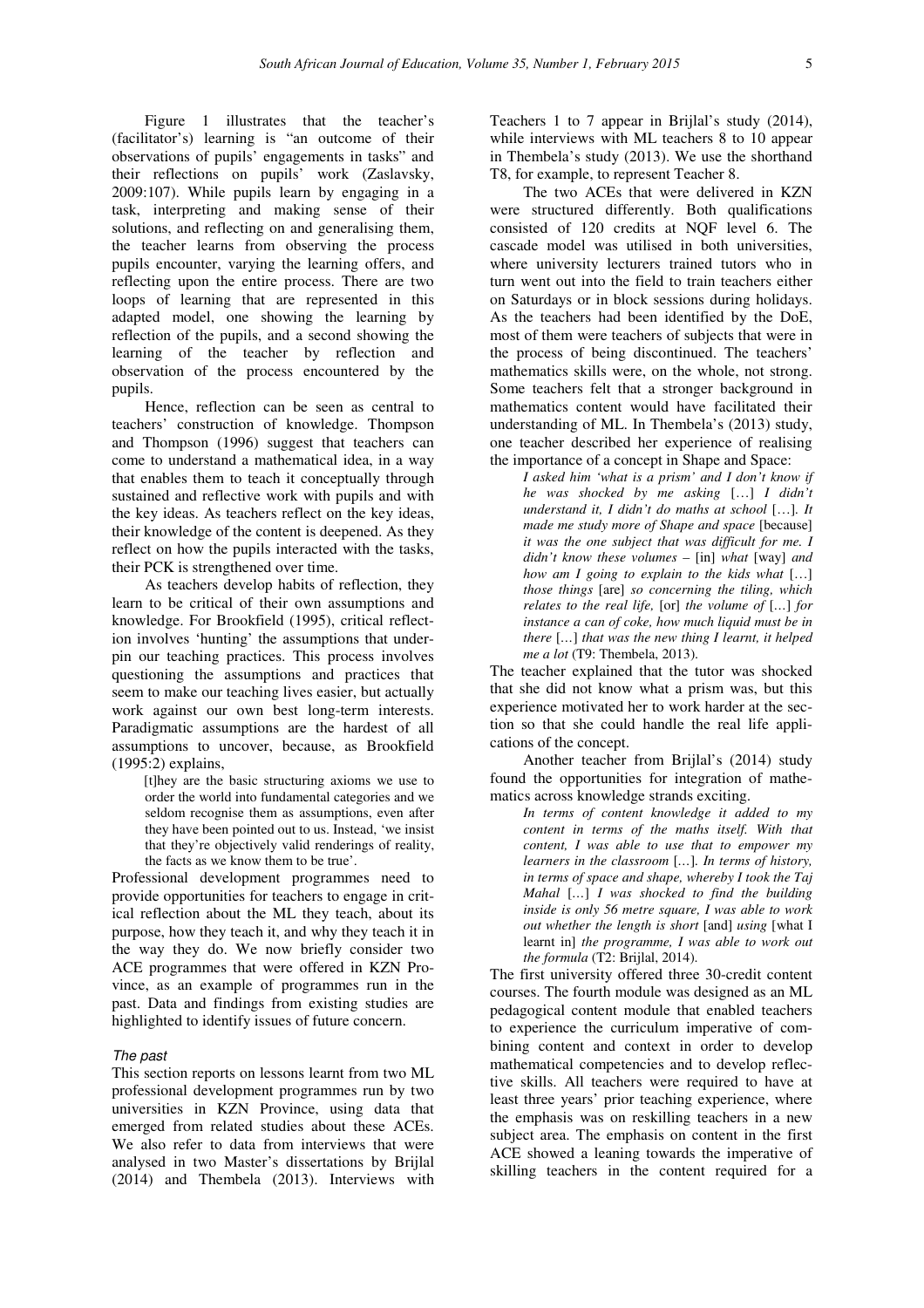particular curriculum, thus Ball et al.'s (2008) sections of specialised content knowledge and knowledge of content and curriculum were addressed; however, the section on knowledge of content and teaching was presumed to have been assimilated by the teachers during their prior teaching experiences. The teachers worked through many contextualised tasks, which they could later facilitate with their own pupils. This was done in order to help them become familiar with the contextual language, rules, signifiers and graphs pertinent to particular contexts. The participants welcomed the close alignment of the programme with the curriculum (Brijlal, 2014). Many of the teachers from the first ACE found it helpful that the textbook they used in the programme was one that they would later teach from. It provided a sense of direction for the teachers and gave them ideas about how they could approach the teaching of the same topics:

*the lectures were very relevant to us as teachers, when we did the same thing in the class, it was not something out of context from the class, very practical and we were able to relate it to learners* (T1: Brijlal, 2014).

*The topics that were covered* [reflected] *what the learners were going to do in class* [*…*] *the teaching methods we learnt there like the methods you teach the learners* [such as] *to do the area or the perimeter* (T4: Brijlal, 2014).

The comments by teachers 1 (T1) and 4 (T4) reported in Brijlal (2014) suggest that they appreciated the close alignment of the content and PCK to the school curriculum, because it helped them directly in their teaching. Another teacher, T2, found the project work that was part of the assessment in a module very practical and relevant to his ML lessons. The teacher (T2) continued to use the model that was built to scale for demonstrations in his ML classroom.

However, teachers were concerned about future support, and said that they would welcome more direct help in future, that was closely aligned to the curriculum delivery in teaching:

*We should have an additional course to update our knowledge as the new work comes in* [*…*] [We need] *more training such that they don't teach* [*…*] *just the basic content but go into past year papers; because textbooks just give you a watered-down*  [sic] *version, and the examiners will start chopping and changing question into different ways to challenge the children, so what they need to do is work with papers and show us exactly, the new students, how to handle it and how to give the learners the best knowledge* (T5: Brijlal, 2014).

The second ACE consisted of eight 16-credit modules, four of which focused on content knowledge, one of which was devoted to PCK; two of which were on general pedagogy and one of which was a research model designed to improve the teachers' pedagogical practices. A section of the study revealed that there was a low correlation between the content and general pedagogy modules, and an even lower correlation between the content modules and the research module (Webb, Bansilal, James, Khuzwayo & Goba, 2012). This indicates that a teacher who understood the content was not necessarily capable in pedagogical skills. The reflective research module results also indicated that teachers were unused to descriptive and critical reflection (Webb et al., 2012). In fact, many teachers did not see the benefit of the modules based on reflective practice and learning theories in both ACEs. Some felt that these modules were not useful because they felt it involved "too much of reading" (T4), or "more theory and I didn't enjoy that" $(T1)$ .

One teacher recounted that a friend dropped out because he could not handle the amount of reading that was required:

*my friend dropped* [out] *because he said "I cant read, I'm not a person who is good in reading. So I only need something to work on, like figures to solve problems* [*…*] *because I am a problem solver, not a researcher*" (T8: Thembela, 2013).

This reluctance of teachers to read about theories of learning and to engage in reflections is supported by a study (Bansilal & Rosenberg, 2011), which found that many of the teachers' reflections were limited to descriptive writing and descriptive reflections (Hatton & Smith, 1995), where they simply stated the problem without giving much thought to its causes. However, all the teachers stated that their reflection skills improved and they saw new value in reflection, showing that they were starting the process of becoming reflective practitioners (Bansilal & Rosenberg, 2011).

Research emanating from the second ACE revealed that many teachers struggled with some of the real life concepts, as well as with some basic mathematics concepts. Bansilal (2011) investigated ML teachers' understandings of the inflation rate signifier. The findings revealed that most teachers were able to carry out a one-step calculation using the inflation rate concept, but struggled to use the inflation rate signifier in more complicated calculations. Bansilal (2011) also found that some teachers had weak conceptions of the basic mathematics concept of percentage and that this hindered them from attaining a robust understanding of the inflation rate signifier.

In terms of understanding contextual rules, a study by Bansilal and Debba (2012) identified three demands associated with contextual rules: the complexity of the rule, the degree of familiarity with the rule, and access to crucial information required in the rule. Furthermore, it was found that successful engagement with contextual rules was also influenced by the way in which the rule was used (Bansilal, Mkhwanazi & Mahlabela, 2012). In their study with 108 teachers, Bansilal et al., (2012) found that 82% of the teachers were able to use the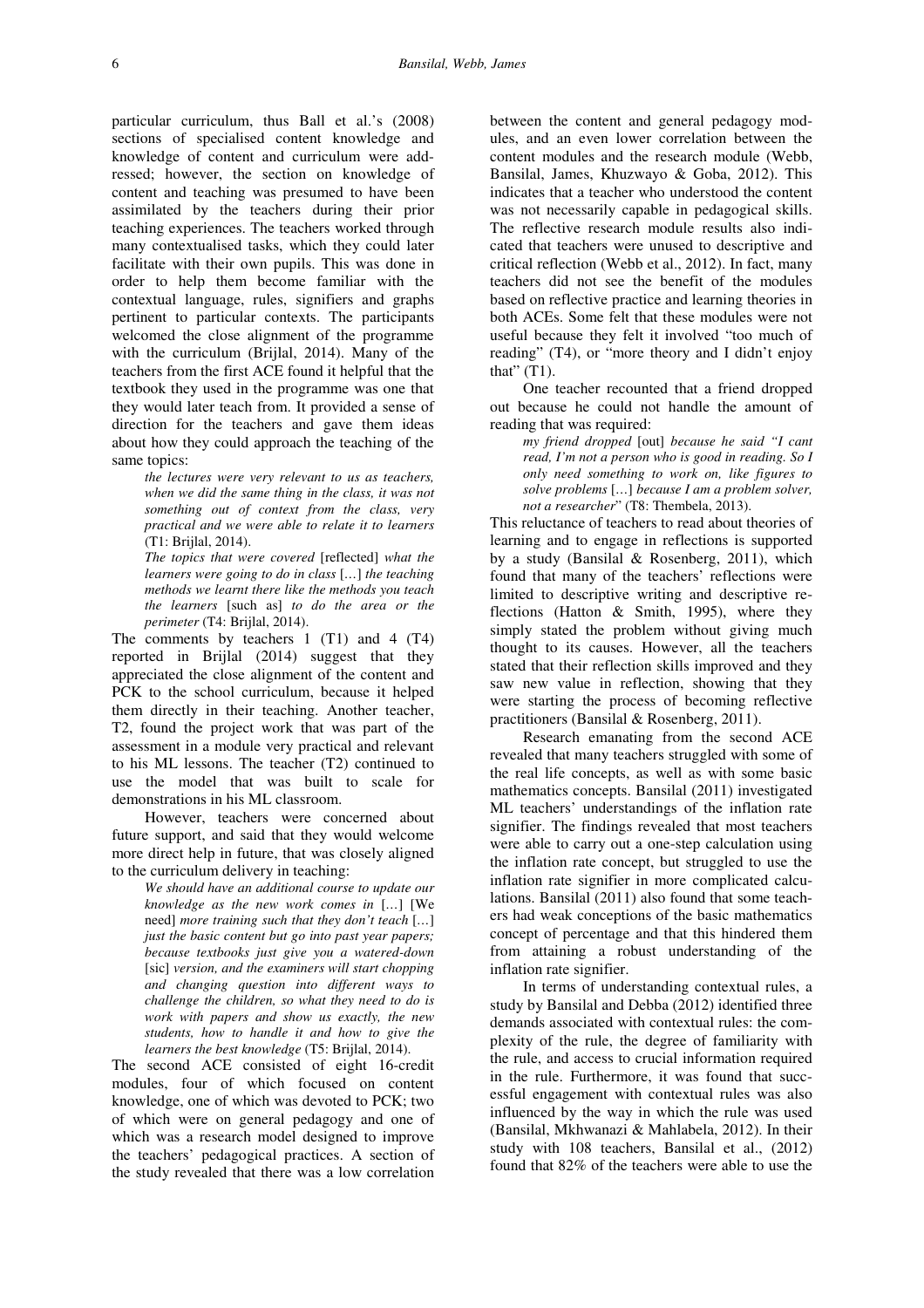contextual rule in an arithmetic manner by substituting the relevant inputs and calculating the outputs. However, only 55% of the group were able to use the rule in an algebraic manner, which required transformation of the contextual rule before the calculations could be carried out. Hence, these studies suggest that the in-service teachers need opportunities to work with these contextual signifiers and rules, which they are required to teach.

The studies by Brijlal (2014) and Thembela (2013) revealed that teachers found that their own personal understanding of ML was improved as an outcome of their participation in the ACE programmes. Three teachers from Thembela's (2013) study articulated their views about the differences between teaching mathematics and ML:

*it made me realise the importance of learning ML by all people in society, as opposed to knowing your pure maths excellently* [sic]*, because* [*…*] *the two subjects were not aimed to* [address the pursuit of] *the same purpose*[s] *in life* [*…*] *the educational courses offered were also implicit in trying to help us use the correct classroom teaching strategies,*  [where] *even a layman can easily see the connection of ML to everyday life situations* (T8: Thembela, 2013).

*It is the one subject that links with the real life situation that happen around us* [*…*] *there was this issue, which was recently discussed, about our increment,* [which] *it has been increased by 6.8%, so I asked them how much is 6.8% of your salary*  [*…*] *but they didn't know that. So I said ML is* [*…*] *important, because it really links with what is happening around us* (T9: Thembela, 2013).

[...] besides ML is a new subject for the learners, *but for educators themselves* [as well]. *I am always complaining about teachers, where* [*…*] *teachers fail to calculate the increment of* [their] *salary, the salary increment when they are given percentages.*  [One can see] *teachers going on strike and you find that the 3% they want is just a small amount* [chuckles] (T10: Thembela, 2013).

These teachers' comments reveal that they saw ML as being relevant and of direct benefit to their own lives. Hence, it is expected that these teachers would convey a more informed view of ML than a teacher, who had not reflected in similar ways about the potential value of the subject.

Despite the benefits offered by these programmes, there have been no further plans by government agencies to continue with such programmes. In our study, it was identified that at the time of the delivery of the ACEs in KZN, there were 67,358 pupils in Grades 10, 11 and 12, who were studying ML in KZN schools. According to the ratio of 1 teacher to 30,6 pupils, the projection was that there ought to be 2,207 teachers trained to teach ML in KZN.

During the duration of the programme in KZN, 2,142 teachers were registered for the two programmes. Of these, 1,596 graduated with a 74,5% pass rate, but this was still woefully short of the total of trained ML teachers required at the time for the Province. In a previous study (Bansilal, Goba, Webb, James & Khuzwayo, 2012), focusing on one district in KZN, we looked at four phases of the joint project. The success rate of the joint project was defined as the percentage of teachers who passed and were teaching ML in terms of the total number of teachers needed. It was found that the joint undertaking was only 13% successful in ensuring that a sufficient number of teachers were trained to teach ML in that district. These figures suggest that there is a great shortage of trained ML teachers. However, presently there are no inservice programmes to reskill teachers, and there are no plans for further government funding for ML skills training.

## The future

Although the DBE has indicated that they would prefer more Grade 12 students to take up mathematics instead of ML, the reality is that the numbers of learners opting to study ML has steadily increased from 267,236 or 47.1% of Grade 12 candidates in 2008, to 324,097 or 57.3% of the candidates in 2013 (DBE, 2014). This increase indicates that the education system requires an even larger number of ML teachers than those who were trained and are currently teaching ML. Considering that there are no pre-service ML teacher training initiatives run by the two HEIs in KZN, the situation is very serious indeed. HEIs and the DoE need to urgently work together to offer professional development programmes for practising teachers as well as to expand pre-service teacher programmes in ML. This study has presented some lessons that have been learnt in the delivery and follow up research component of two ACE programmes, which we hope can contribute to future programme developments for ML teachers.

The study shows that in terms of ML content knowledge, it is not sufficient for teachers to know only basic mathematics, but they need to develop competence in working with various contextual rules. In terms of PCK, many teachers appreciated the close alignment of the programme to the school curriculum, and future programmes may consider utilising some elements of the model employed in the first ACE. The teachers also identified further help that they required in terms of specific curriculum and assessment issues related to the interpretation of curriculum documents and assessment policies. These point to the need for regular departmental workshops with ML teachers, so that they are kept abreast of changes and revisions to policies. These workshops could also target PCK skills associated with the teaching of contextual attributes.

A change in the higher education landscape has narrowed down possibilities for those teachers who may have wanted to pursue formal post-grad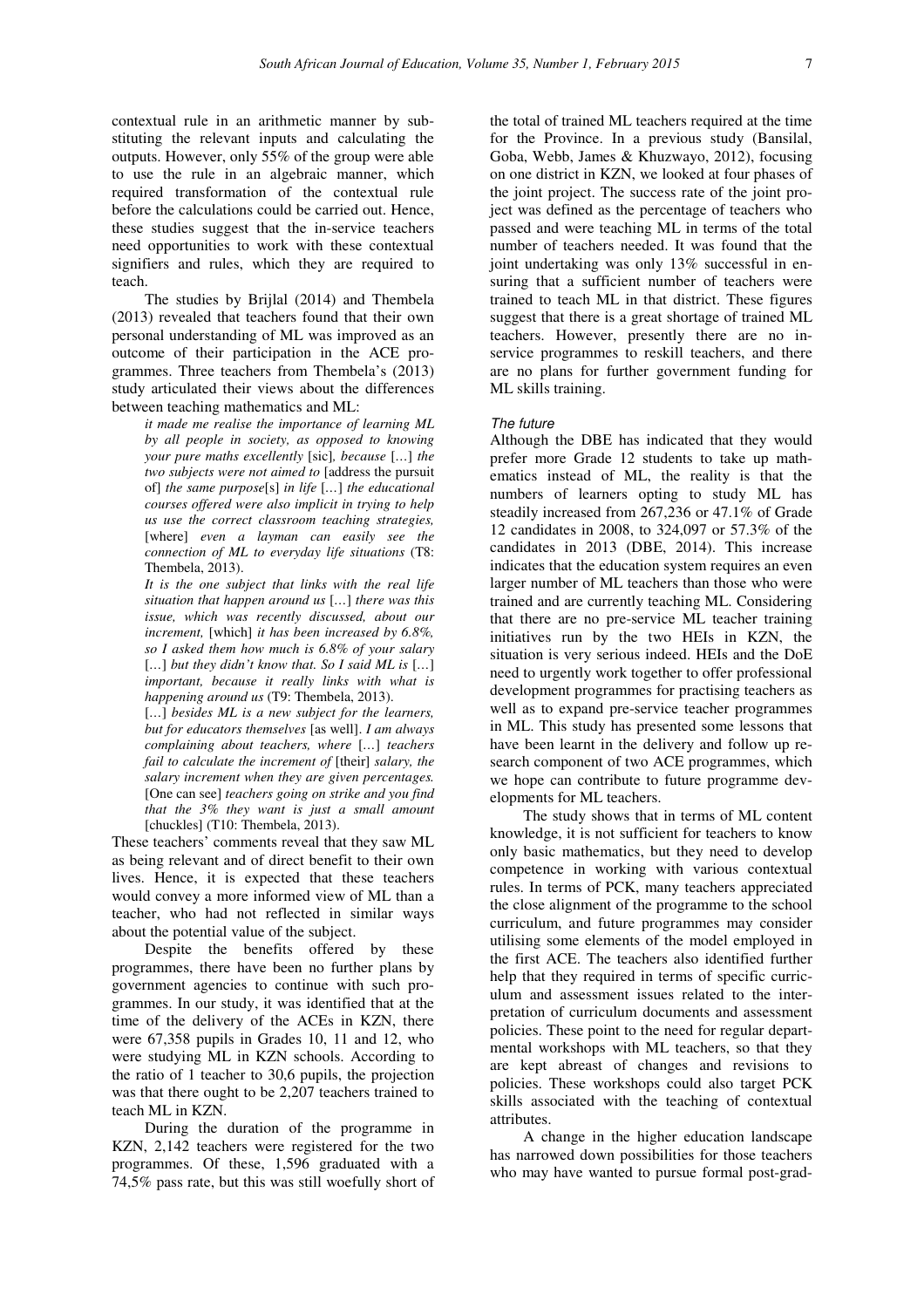uate studies in areas linked to ML. The MRTEQ policy (Department of Higher Education and Training (DHET), 2011) has brought about changes in levels and purposes of qualifications in teacher education. The previous ACE, in addition to serving the purpose of retraining and upgrading, also opened up a pathway for teachers with only a threeyear college diploma to higher postgraduate education qualifications. However, the new policy has replaced the ACE with an Advanced Certificate (FET teaching), which caters for teachers who "want to specialise in a new teaching subject not studied in a prior professional teaching qualification" (DHET, 2011:29). This certificate route is therefore only for retraining and if teachers wanted to study further, they would need to study for another qualification before entering the higher education pathway.

This qualification, at level 6, aims at retraining or upgrading teachers with an emphasis on the teaching specialisation, which in this instance would be ML. The knowledge mix of the qualification focuses on the field of specialisation: a minimum of 96 credits is set aside for "specialised disciplinary, pedagogical and practical learning" (DHET, 2011:31). Thus, content and PCK is catered for, and 16 credits could be allocated for "the study of education and its foundations, as well as general pedagogical learning and situational learning" (DHET, 2011:31), whereas eight credits are mandatory for work-integrated learning. Fundamental learning is not a prerequisite for the qualification; however teachers are expected to be computer literate before they enrol for the course.

A key contribution to teacher learning is reflection, and the study revealed that there was room for improvement with respect to teachers' reflective skills. In-service teachers need to be given structured opportunities to reflect on their own learning, so as to deepen their understanding of the content as indicated by T2 in Brijlal's study (2014). Structured opportunities for reflection on the learning of their learners, will also contribute to the development of PCK. The study has shown that teachers need more help with developing reflective competence. Reflection about the aims and purposes of ML helps teachers understand the nature of the subject. The interviews with participants in the two programmes indicate that they have clear conceptions about ML, its purpose and role in their own lives. Such conceptions about the nature of ML are more likely to influence their ML teaching approach in a manner that is aligned to the goals of ML with regards to life preparation and orientation.

Although reflective learning is not specifically mentioned in the MRTEQ framework, HEIs could utilise the opportunity offered by the workintegrated learning to focus on the development of teachers' reflective skills. We recommend that

teacher development programmes have two components, one of which could be held at university campuses or off-campus sites, where teachers are taught topics in mathematics by means of the contexts which appear in the application topics. However, teachers need a second component, which works together with the first, but which focuses on their classrooms and is organised according to the development of reflective practice. This component is mentioned in the MRTEQ document as work-integrated learning (DHET, 2011) and this alludes to an important dimension of teacher learning, namely that of building up of teachers' own content knowledge and PCK by reflecting on what takes place in their classrooms. Mentoring should be used to support practicing teachers, who are struggling with the content they are teaching, so that teachers can build up their knowledge, while also developing reflective practice.

# **Conclusion**

The introduction of ML in South African schools was intended to address the lack of access to mathematics for the larger part of the population. Reasons of social justice as well as economic justice underpinned this introduction. It is therefore imperative that teacher-training initiatives be aligned with the objectives of the subject. In this article we have analysed some of the demands of teaching the subject ML in order to identify what we consider to be essential elements of a teacher development programme for ML teachers. It is hoped that the study has shed some light on what future programmes should include in order to meet the demands of the subject.

The lessons from the two ACEs that have been offered in KZN suggest that HEIs need to align their qualifications with the framework and principles of ML knowledge for teaching, where there is a balance among the aspects suggested by Ball et al. (2008), while also taking into account the demands of the contextual attributes framework in a manner which is in line with the MRTEQ policy. The method of delivery should include rigorous content knowledge, with an emphasis on teacher reflection, which is supported by visits to the teachers. However, the curriculum of the qualifications should be comprehensive enough to span the vicissitudes of curriculum change in the classroom.

The dire need for trained ML teachers in every school needs to be addressed by further government-funded initiatives; however, HEIs need to be allowed to control access to the programmes so that the dropout rate is minimised. A further suggestion for the future could be for the Department of Higher Education to facilitate a vertical trajectory for motivated ML teachers so that they can access higher academic qualifications. The study also recommends that the pre-service ML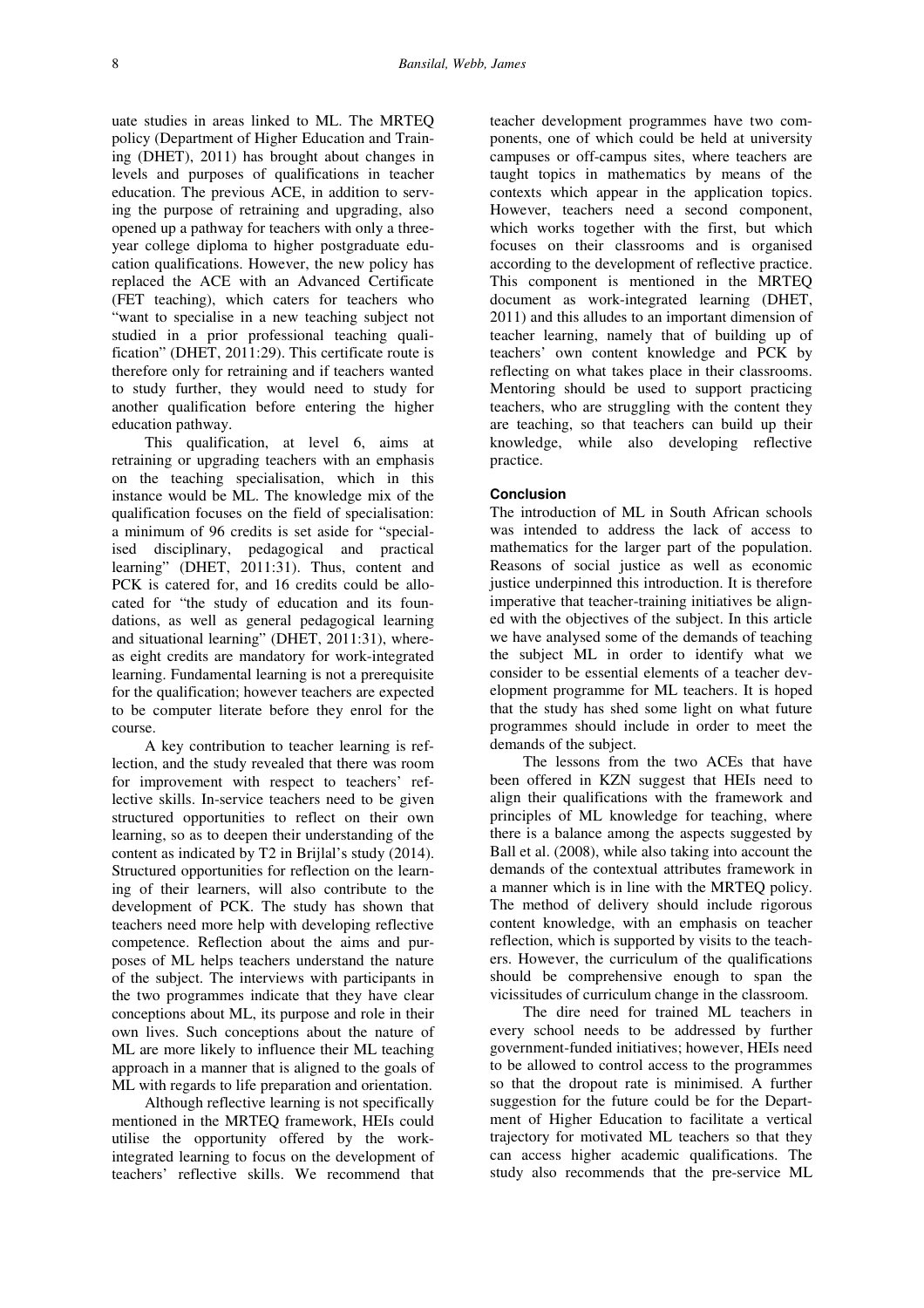teacher training be expanded to meet some of these demands.

### **References**

- Ball DL, Thames MH & Phelps G 2008. Content Knowledge for Teaching. What Makes It Special? *Journal of Teacher Education,* 59(5):389-407.
- Bansilal S 2011. Unpacking Mathematical Literacy teachers' understanding of the concept of inflation. *African Journal for Research in Science, Mathematics and Technology Education,* 15(2):179–190.
- Bansilal S 2013. Understanding the contextual resources necessary for engaging in mathematical literacy assessment tasks. *Journal of Education,* 58:45-66.
- Bansilal S & Debba R 2012. Exploring the role of contextual attributes in a Mathematical Literacy assessment task. *African Journal for Research in Mathematics, Science and Technology Education,*  16(3):302-316.
- Bansilal S, Goba B, Webb L, James A & Khuzwayo H 2012. Tracing the impact: A case of a professional development programme in Mathematical Literacy. *Africa Education Review Special Issue: Quality Education for Social Development,* 9(Supplement 1):S106-S120.
- Bansilal S, Mkhwanazi T & Mahlabela P 2012. Mathematical literacy teachers' engagement with contextual tasks based on personal finance. *Perspectives in Education,* 30(3):98-109.
- Bansilal S & Rosenberg T 2011. An exploration of teachers' reflections about their problems of practice. *Progressio,* 33(2):91-105.
- Brijlal P 2014. An exploration of the contribution of the Advanced Certificate in Education in Mathematical Literacy programme towards the professional development of teachers in KwaZulu-Natal. Unpublished M.Ed dissertation. Durban: UKZN.
- Brombacher A 2010. *National Senior Certificate Mathematics and Mathematical Literacy: A Balance between Dreams and Realities.* Report presented at The National Science and Technology Forum (NSTF). Proceedings of Workshop on Science, Technology, Engineering and Mathematics (STEM) Education, April 2010, KwaZulu-Natal. Available at http://www.nstf.org.za/ShowProperty?nodePath=/ NSTF%20Repository/NSTF/files/Workshops/2010 /proceedingsapril2010.pdf. Accessed 20 November 2014.
- Brookfield SD 1995. *Becoming a critically reflective teacher.* San Francisco: Jossey-Bass.
- Child K 2012. We need to heal wounds to move forward. *The Times,* 7 June.
- Depaepe F, Verschaffel L & Kelchtermans G 2013. Pedagogical content knowledge: A systematic review of the way in which the concept has pervaded mathematics educational research. *Teaching and Teacher Education,* 34:12-25.
- Department of Basic Education (DBE) 2011. *Curriculum and assessment policy statement. Further Education and Training Phase Grades 10-12. Mathematical Literacy.* Pretoria, SA: Government Printing Works. Available at http://www.education.gov.za/LinkClick.aspx?fileti cket=jB/jGQ35UgI=. Accessed 20 November 2014.
- DBE 2014. *The Ministerial Task Team Report on the National Senior Certificate (NSC).* Pretoria, SA: DBE. Available at http://www.education.gov.za/LinkClick.aspx?fileti cket=YLrgfGldINU%3D&tabid=36. Accessed 20 November 2014.
- Department of Education (DoE) 2003. *National Curriculum Statement, Grades 10-12 (General): Mathematical Literacy.* Pretoria, SA: DoE.
- Department of Higher Education and Training (DHET) 2011. The minimum requirements for teacher education qualifications. *Government Gazette,* 553(34467). Available at http://www.dhet.gov.za/Teacher%20Education/Poli cy%20on%20Minimum%20Requirements%20for %20Teacher%20Education%20Qualifications%20 %282011%29,%2022%20July%202011.pdf. Accessed 20 November 2014.
- Duranti A & Goodwin C (eds.) 1992. *Rethinking context: Language as an interactive phenomenon.*  Cambridge: Cambridge University Press.
- Gadebe T 2005. New Curriculum focuses on Africa. *Bua News,* 2 August. Available at http://www.southafrica.info/about/education/curric ulum-190705.htm#.VG2fomd8eZQ. Accessed 20 November 2014.
- Graven M & Venkat H 2007. Emerging pedagogic agendas in the teaching of mathematical literacy. *African Journal of Research in Mathematics, Science and Technology Education,* 11(2):67–84.
- Hatton N & Smith D 1995. Reflection in teacher education: Towards definition and implementation. *Teaching and Teacher Education,* 11(1):33-49.
- Jansen J 2011. Sinking deeper into mediocrity. *Times LIVE,* 23 February. Available at http://www.timeslive.co.za/opinion/columnists/201 1/02/23/sinking-deeper-into-mediocrity. Accessed 20 November 2014.
- KwaZulu-Natal Department of Education (KZNDoE) 2009. *Grade 12 KZN Mathematical Literacy Grade 12 trial Examination Paper 2.*
- North M 2013. Dispelling the myths of mathematical literacy. In Z Davis & S Jaffer (eds). *Proceedings of the 19th Annual Congress of the Association for Mathematics Education of South Africa* (Vol. 1). Cape Town: Association for Mathematics Education of South Africa (AMESA).
- Shulman LS 1986. Those who understand: knowledge growth in teaching. *Educational Researcher,*   $15(2):4-14.$
- Steinbring H 1998. Elements of epistemological knowledge for mathematics teachers. *Journal of Mathematics Teacher Education,* 1(2):157-189.
- Thembela TE 2013. An exploration of the role of the Advanced Certificate in Education on the professional development of Mathematical Literacy teachers. Unpublished M.Ed theses. Durban: UKZN. Available at http://researchspace.ukzn.ac.za/jspui/handle/10413/ 9662?mode=full. Accessed 20 November 2014.
- Thompson AG & Thompson PW 1996. Talking about rates conceptually, Part II: mathematical knowledge for teaching. *Journal for Research in Mathematics Education,* 27(1):2-24.
- Thompson PW & Thompson AG 1994. Talking about rates conceptually, Part I: A teacher's struggle.